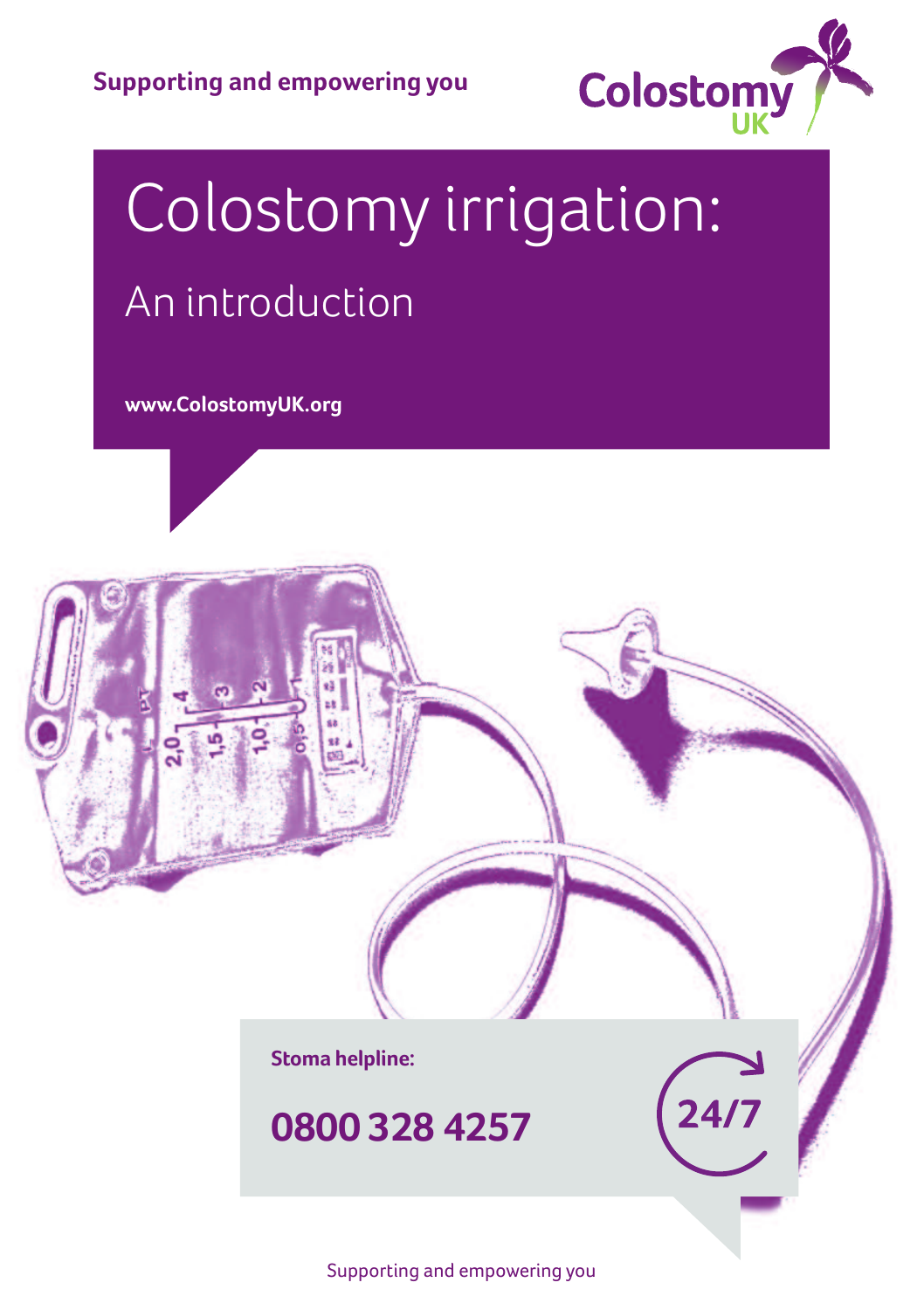## Colostomy UK

We are Colostomy UK. Here if you have questions, need support or just want to talk to someone who lives with a stoma.

Your voice on the bigger issues: advocates for your rights and campaigning to raise awareness of what matters to you; running projects to empower you; building communities to support you.

### Contact us

#### **Write to:**

Colostomy UK 100 Berkshire Place Winnersh Wokingham Berkshire RG41 5RD

#### **Adminline:**

Tel: 0118 939 1537

**Stoma helpline:** 0800 328 4257

**E–mail** hello@ColostomyUK.org

**Website:** www.ColostomyUK.org

![](_page_1_Picture_12.jpeg)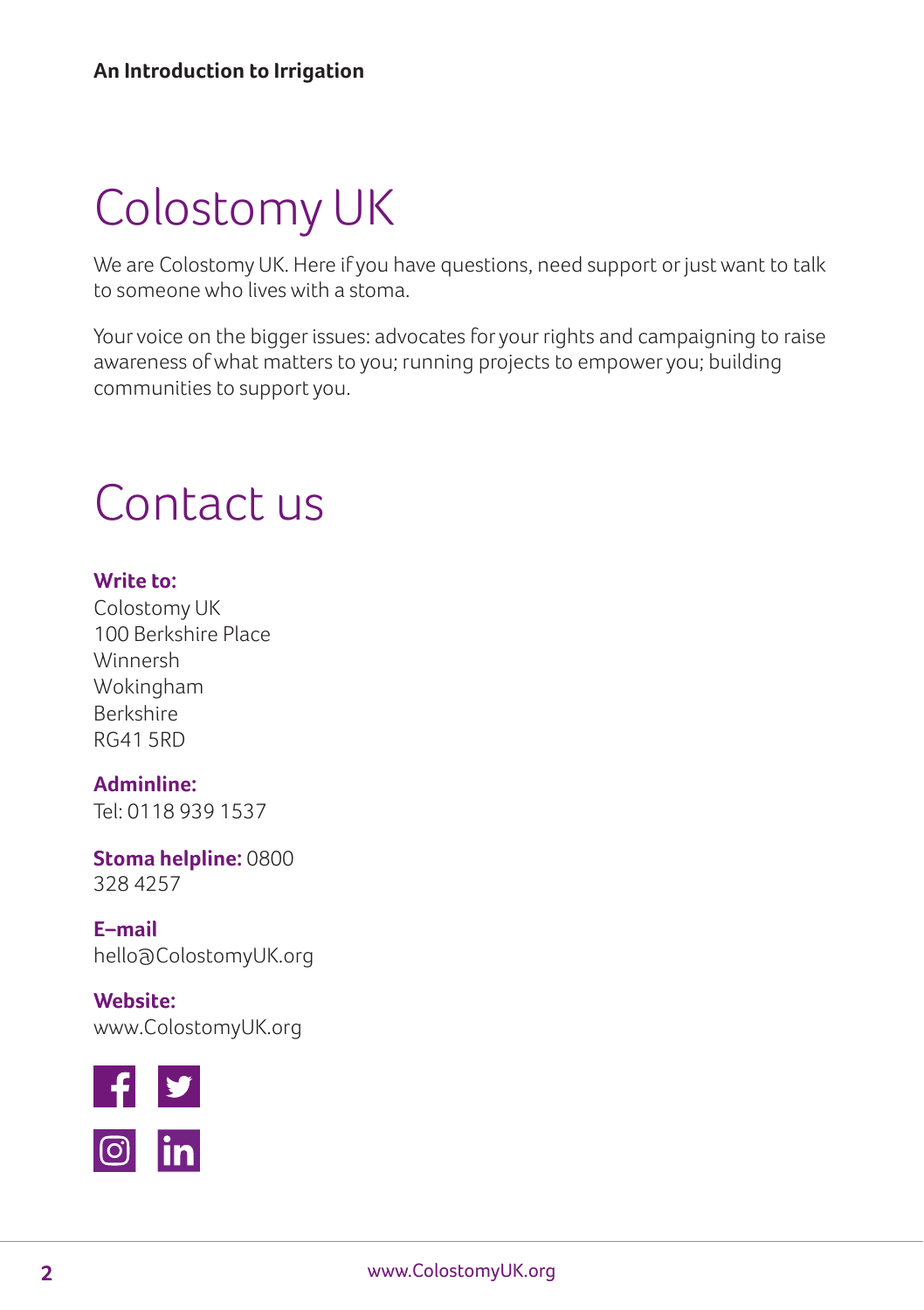![](_page_2_Picture_0.jpeg)

## **Contents**

| What is irrigation?                   | $\boldsymbol{4}$ |
|---------------------------------------|------------------|
| Can I irrigate?                       |                  |
| Who can                               | 5                |
| Who can't                             | 5                |
| Other considerations                  | 5                |
| Why irrigate?                         |                  |
| The advantages                        | 6                |
| The disadvantages                     | 6                |
| When can you start to irrigate        | 7                |
| Learning to irrigate                  | 7                |
| Equipment and supplies                | 8                |
| An overview of the irrigation process | 9                |
| A note about water                    | 10               |
| Soft water                            | 10               |
| Water and irrigating abroad           | 10               |
| Support from Colostomy UK             | 11               |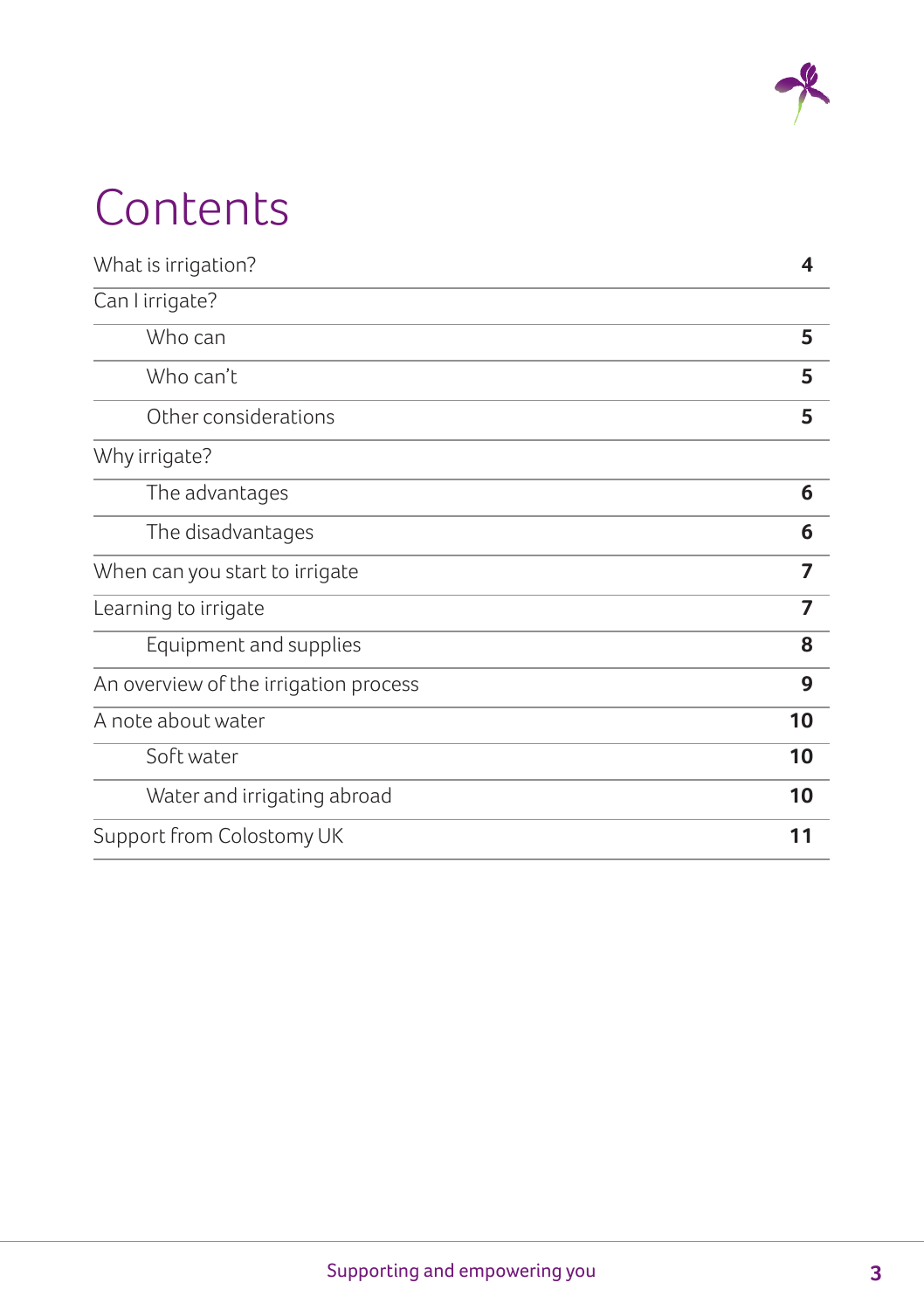### What is irrigation?

Irrigation involves using specialist equipment to introduce a measured amount of warm water into the bowel via the stoma. The water causes muscular contractions (peristalsis) in the bowel, which in turn causes the bowel to expel its contents via the stoma. Irrigation does not wash out the entire bowel. Instead, it clears the lower (distal) colon of faeces. This enables the bowel to perform the function normally done by the rectum, of storing faeces until they are ready to be evacuated. Between irrigating there is usually no need for a colostomy bag to be worn. Some irrigators cover their stoma with a stoma cap. Others, for greater piece of mind, wear a small bag and/or a stoma plug. Irrigation is now a well–established method of bowel management.

![](_page_3_Picture_3.jpeg)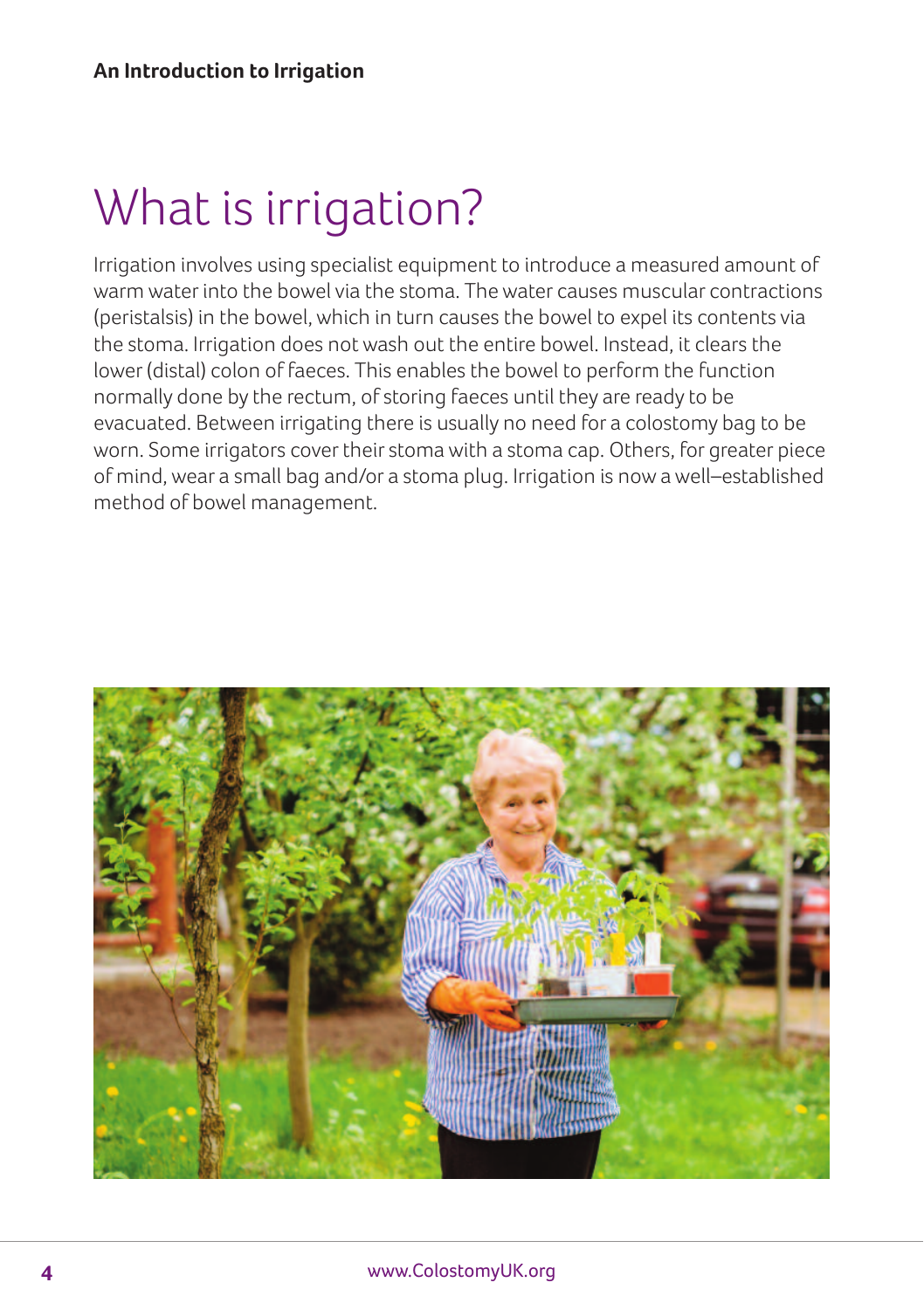![](_page_4_Picture_0.jpeg)

## Can I irrigate?

Irrigation is not suitable for everyone. Yourstoma care nurse orsurgeon will advise you and their consent is required before you can start. Irrigation also has to be taught by a stoma care nurse.

#### Who can:

• People with an end colostomy situated in the lower part of the large bowel, with motions that are normally semi-formed or formed.

#### Who can't:

- People with complications such as prolapse, stenosis or a large hernia.
- People with further bowel disease e.g. Crohn's disease or diverticulitis.

#### Other considerations

- Irrigation might not prove successful for people suffering from persistent diarrhoea.
- Irrigation is often not suitable for people with renal or cardiac problems. This is because irrigation can cause fluid overload orslow the heart rate excessively by stimulating the vagus nerve.
- Vision and manual dexterity are required to irrigate successfully.
- Alcohol consumption can have an impact on irrigation output, because when you are dehydrated the colon will absorb more of the water introduced for irrigating.
- Regular exercise can have a similar effect.
- It can take a number of attempts to get the hang of irrigating; persistence and motivation to succeed are often needed when you start.
- If you are undergoing or have chemotherapy/radiotherapy planned, then irrigation will be delayed until this is complete.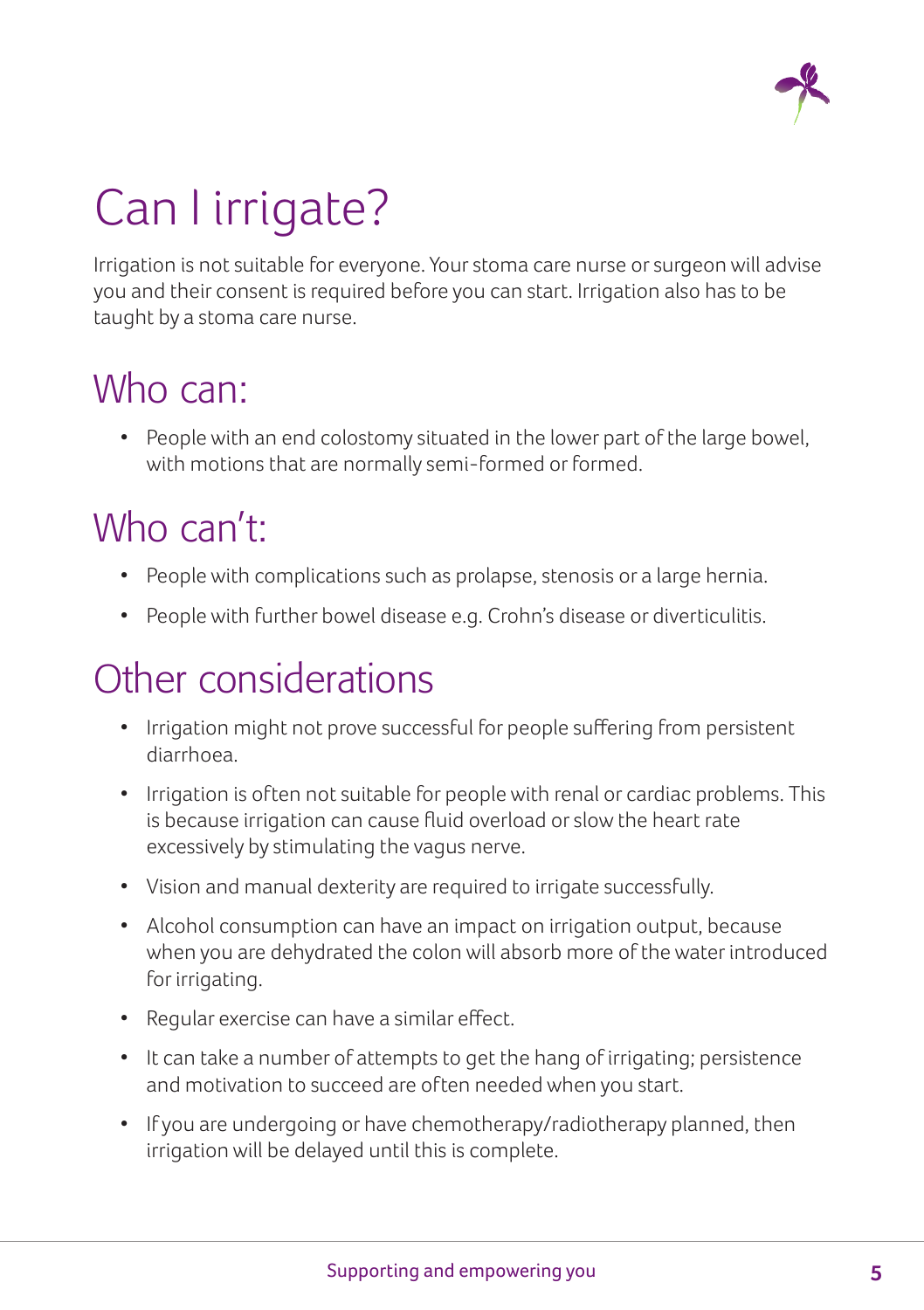## Why irrigate?

### The advantages

- Freedom and control. Irrigation is performed at a time convenient to you and in between irrigations you should be continent.
- Irrigation helps to prevent or reduce the skin problems associated with bag leakage.
- Although it varies from one person to another, it is normally only necessary to irrigate once a day or once every 48 hours.
- Between irrigating there is usually no need to wear a stoma bag. Many irrigators use a stoma cap or plug or, for greater piece of mind, wear a small bag.
- Some irrigators tell us that it reduces wind/gas.

#### The disadvantages

- Irrigation can be time consuming (the bathroom/ toilet will be needed for 30-60 minutes).
- Irrigation is best performed as part of a regular routine. If your life won't allow for this easily, then irrigation may not be for you.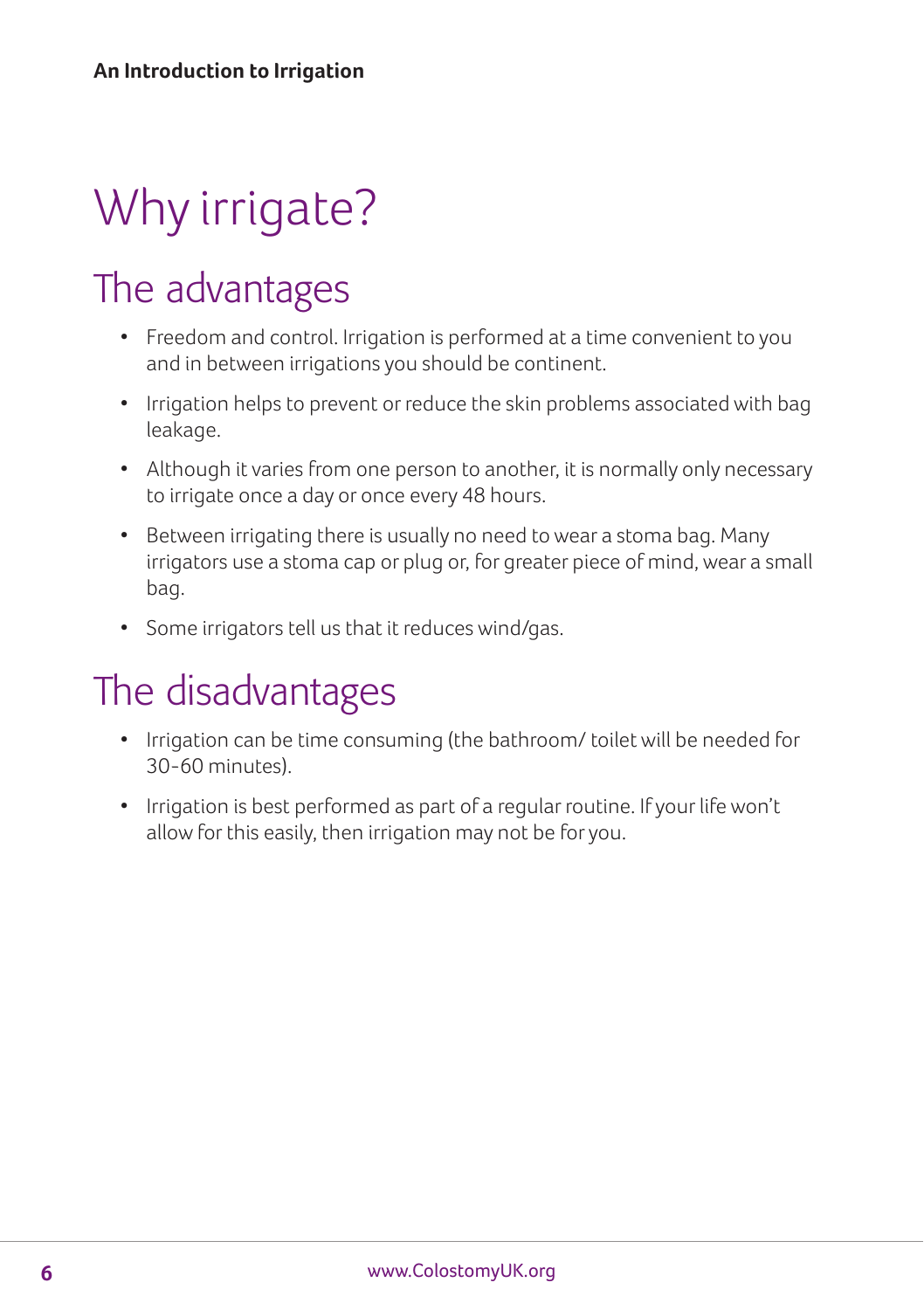![](_page_6_Picture_0.jpeg)

### When can you start to irrigate

Unless you are undergoing or have chemotherapy/radiotherapy planned, then irrigation can start as soon as the bowel starts to function again after surgery. However, many stoma care nurses prefer to wait two or three months, to allow the patient a period of recovery and adjustment. In the immediate post–operative period, people have enough to cope with. A useful guide is when normal appetite has returned.

### Learning to irrigate

Irrigation has to be taught. If your healthcare team have decided you are suitable, your stoma care nurse will teach you. They may do this in your home, but increasingly teaching takes place in hospital. This is because the new irrigator might have a reaction to the effect of the water going into the colon. Sometimes this can cause a nauseous feeling, although repetition overcomes the sensation.

Your stoma care nurse will explain all the equipment you need (you can see this pictured opposite) and won't 'sign you off' until you can use it correctly to safely irrigate. Theywill also answer any questions you have.

It is worth bearing in mind that irrigation needs to be carried out in the toilet and can take up to hour. As your stoma care nurse will explain, it is important to relax as rushing can lead to anxietywhich, in turn, can cause irrigation to fail. You will also be advised that, as far as possible, irrigation should be performed at the same time each day. This isn't something to worry about, as there is some flexibility. You will also find that irrigating improves with practice and as you develop a better understanding of your bowels. As yourstoma care nurse will tell you, perseverance is key in the beginning and in the early days the breakthrough of stool may happen (eg accidents).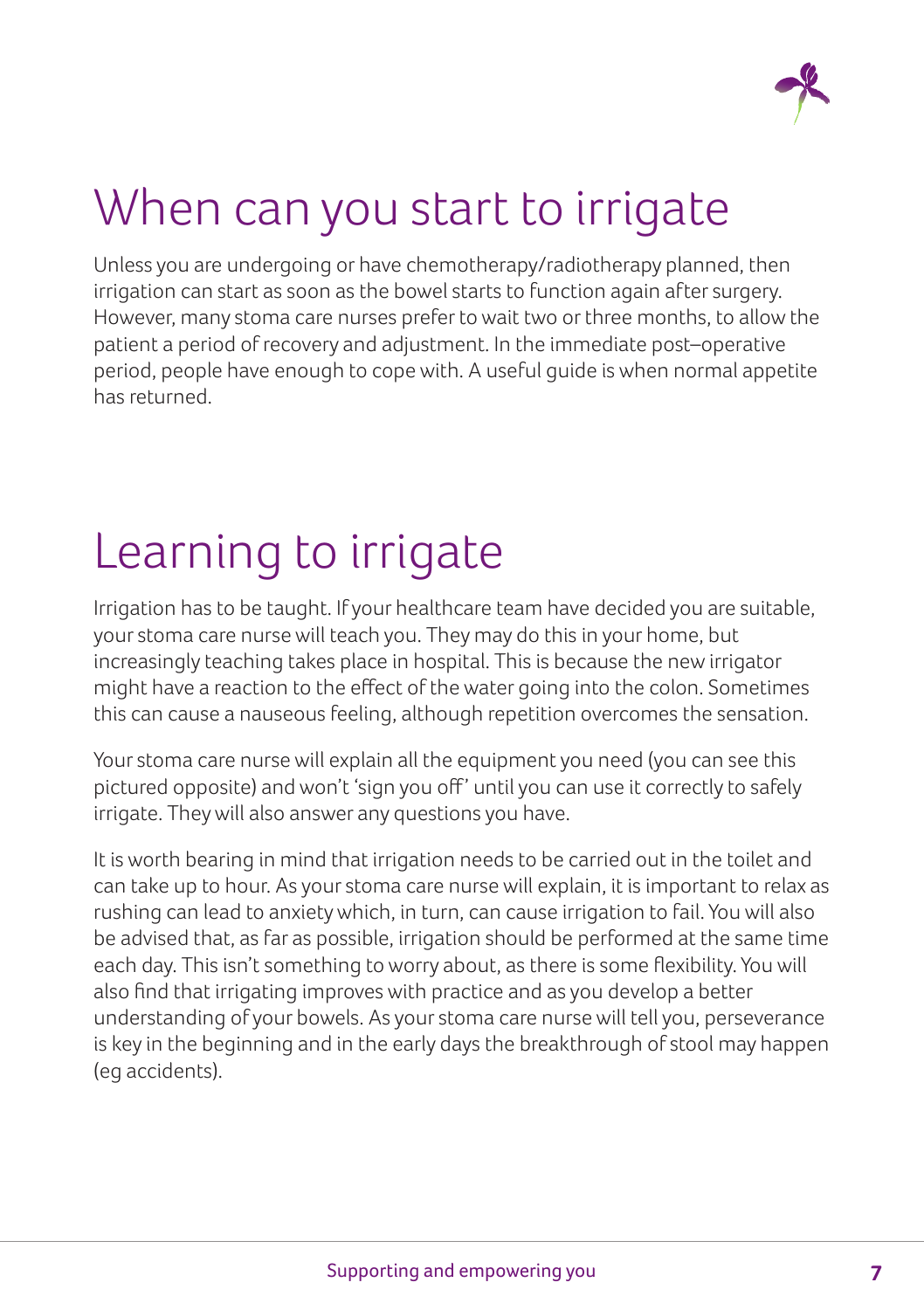### Equipment and supplies:

Irrigation equipment is available on prescription from various manufacturers. Your stoma care nurse will be able to advise. The equipment always has the same basic components, which are detailed below. Also pictured are a stoma plug and a stoma cap. As was mentioned earlier, people often use these after they have irrigated.

- Water reservoir **1**
- Tubing with flow control **2**
- A cone: a nozzle with a smooth **3** rounded tip to make it easy to insert into the stoma, and which is flared out to enable it to make a seal round the stoma
- Lubricating jelly to aid the insertion of the cone **4**
- **5** Irrigation belt and flange (not normally required for colostomates using two–piece appliances)
- Disposable irrigation sleeve **6**
- Disposal bag **7**
- Tissues or toilet paper **8**
- New appliance to be worn, and any accessories used **9**

![](_page_7_Picture_12.jpeg)

Water reservoir, tubing, flow control and cone

![](_page_7_Picture_14.jpeg)

Irrigation belt flange and sleeve

![](_page_7_Picture_16.jpeg)

Stoma plug Stoma cap

![](_page_7_Picture_18.jpeg)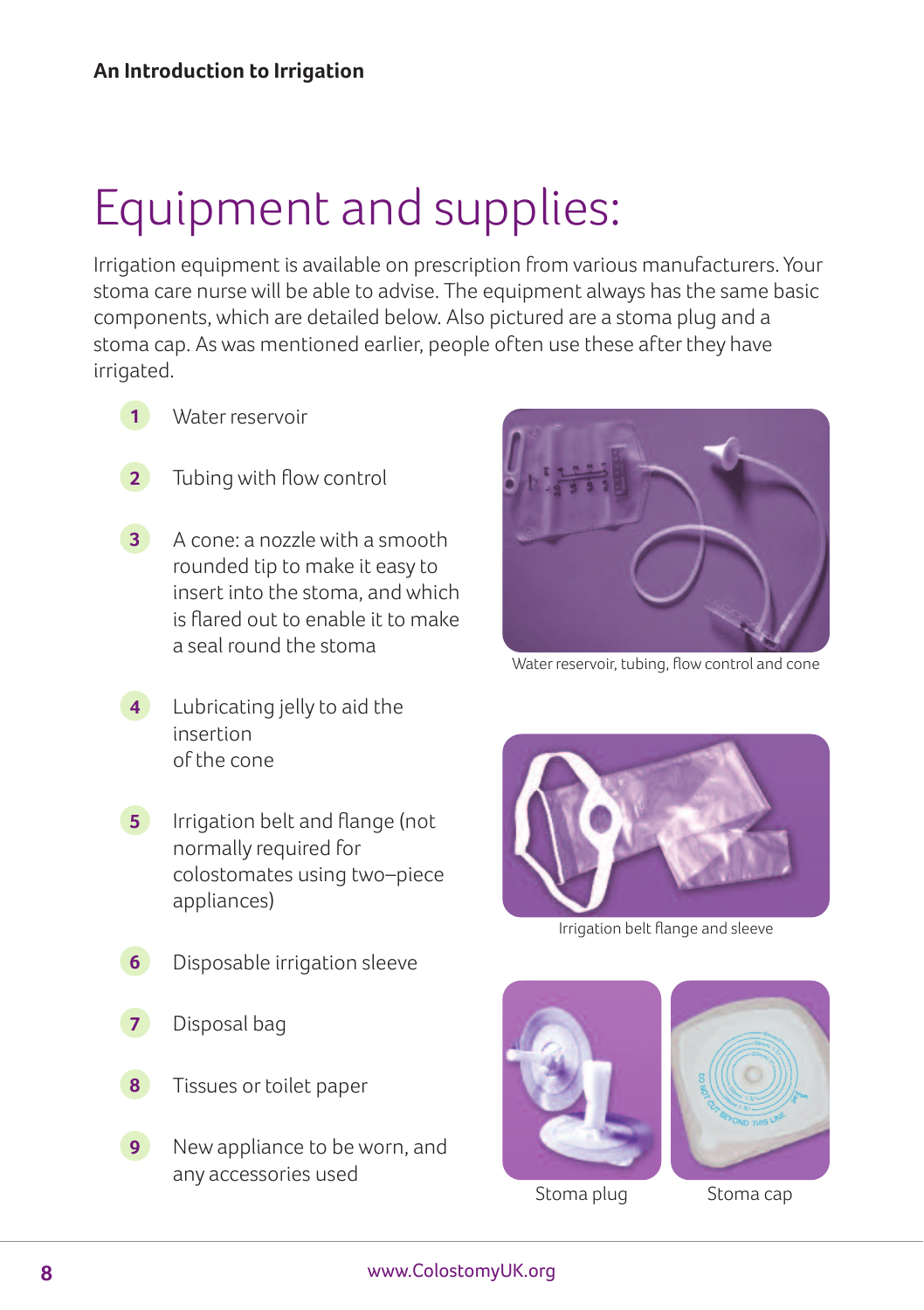![](_page_8_Picture_0.jpeg)

### An overview of the irrigation process

As we have already explained, you will need approval from your healthcare team before you can try irrigation. Likewise, irrigation is something that has to be taught. Experienced irrigators will also tell you that perseverance is important when you first start.

However, if you have read this far, then you might be keen to know a little more about what's involved. Rather than being a step–by–step guide, what follows is an overview of the process. This will hopefully answer some of your immediate questions. It is best read with reference to the pictures of irrigation equipment on page 8.

- After the reservoir, tubing and cone have been fitted together, the former is filled with tepid (37-38°C) tap water and then hung at a shoulder height or above.
- Once air has been expelled from the tubing, one end of the irrigation sleeve is fitted over the stoma, with the other hanging into the toilet bowl. The lubricated cone is gently inserted into the stoma.
- Water is then slowly introduced into the bowel from the reservoir. The flow control is used to regulate the speed with which water is introduced and the volume of water that is introduced. Both vary from person to person. Your stoma care nurse will help you to work out what is optimum for you.
- Once the water has been introduced, the cone is removed from the stoma. After a few minutes water and stools will slowly begin to flow into the irrigation sleeve. After the main flush out, you can fix the end of the irrigation sleeve to the top of the sleeve. This enables you to get on with other things (such as reading your latest edition of *Tidings*) until the evacuation is complete. This again varies from person to person, but is often around 30 minutes.
- It's then time to tidy up your equipment, dry around your stoma and apply a stoma cap, stoma plug or, if you prefer, a bag.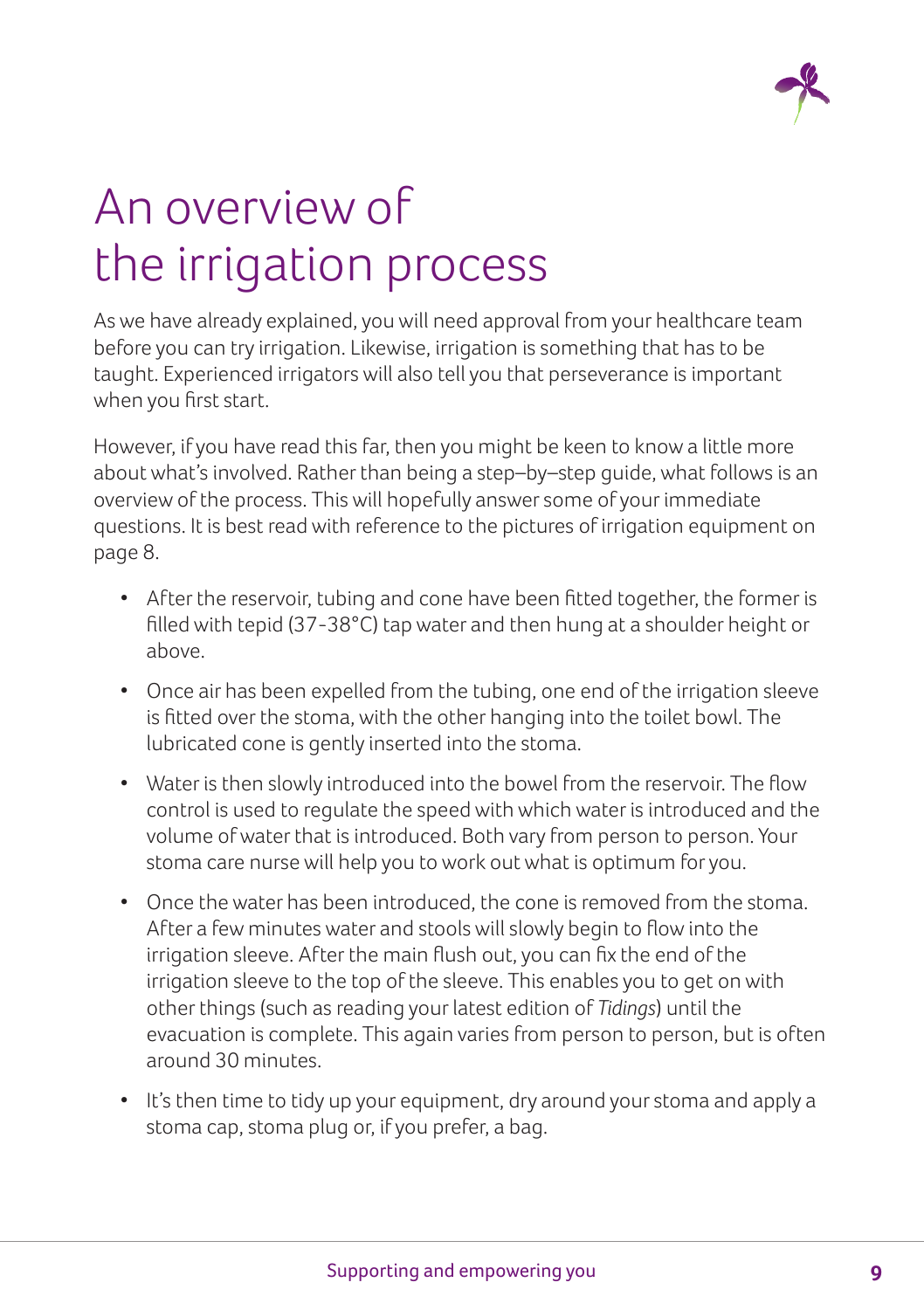### A note about water

### Soft water

• Water in soft water areas is fine to use for irrigating,

#### BUT:

• Water from household softeners should not be used as it contains increased levels of salt and sodium. Similarly, if the mains water supply to your house is on a softener then bottled watershould be used.

### Water and irrigating abroad

- Unless you can vouch for the quality ofwater, then it is best to play safe and use bottled water.
- Warm it to body temperature by immersing the bottle in a bowl of hot water.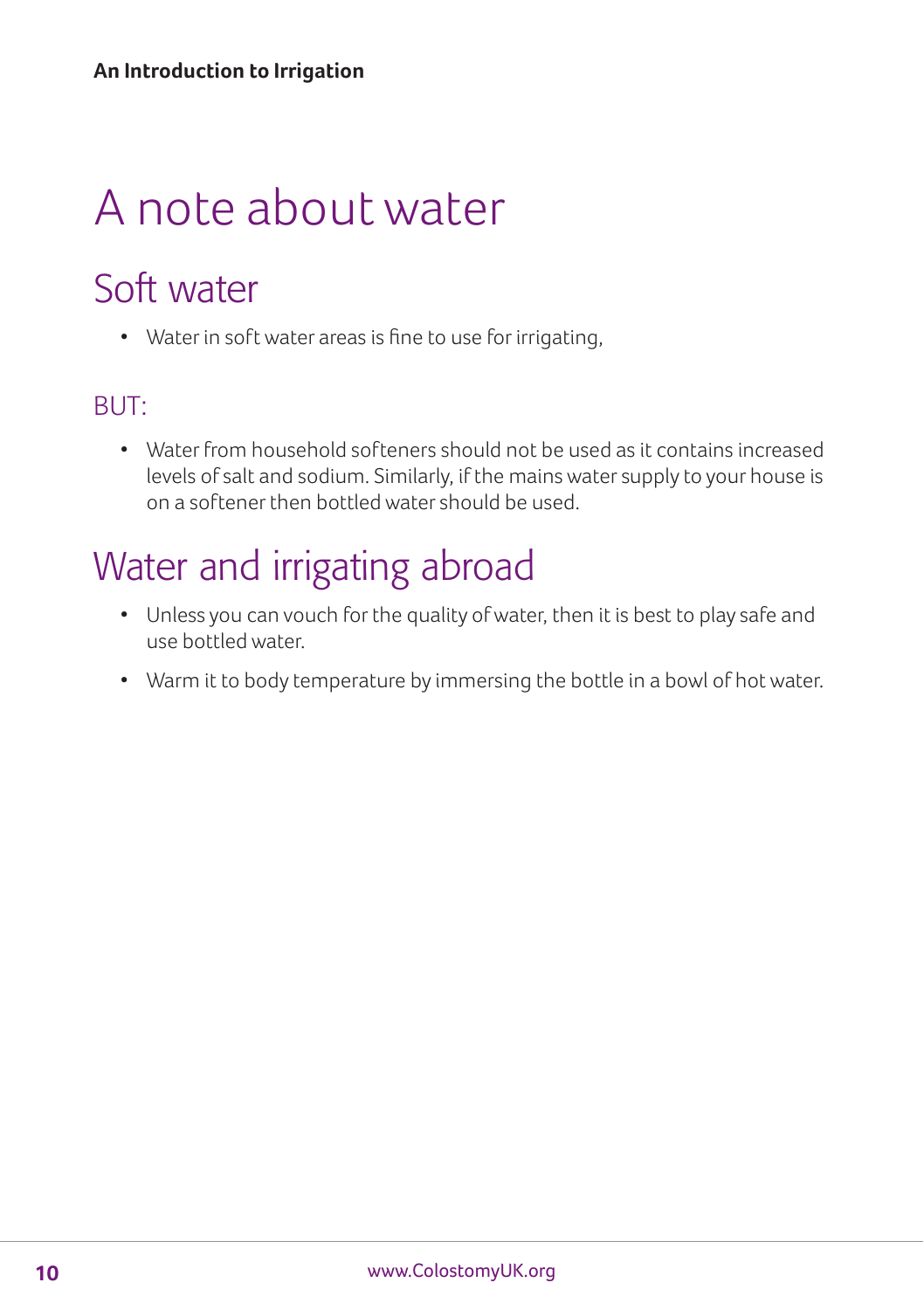![](_page_10_Picture_0.jpeg)

### Support from Colostomy UK

We hope that you have found this introduction to irrigation useful. If you are considering irrigating and would like to talk to a Colostomy UK volunteerwho irrigates then please give us a call or drop us an e-mail and we will be pleased to arrange this. We also run a regular feature on irrigation in Tidings, our quarterly magazine. Get in touch to register for a copy. Alternatively you can download copies from ourwebsite. Finally, Colostomy UK produces an irrigation DVD, which you can order by calling us or by placing an order via our Website.

#### **We provide:**

- A stoma helpline: **0800 328 4257.**
- Support literature and factsheets about all aspects of *Living with a stoma.*
- *Tidings,* a quarterly magazine full of the latest news, articles by stoma care professionals, product information and real–life stories from other ostomates.
- A closed Facebook group forsupporting each other and exchanging hints and tips.
- A website that provides practical information, details of open days and a directory of organisations, support groups, products and services.